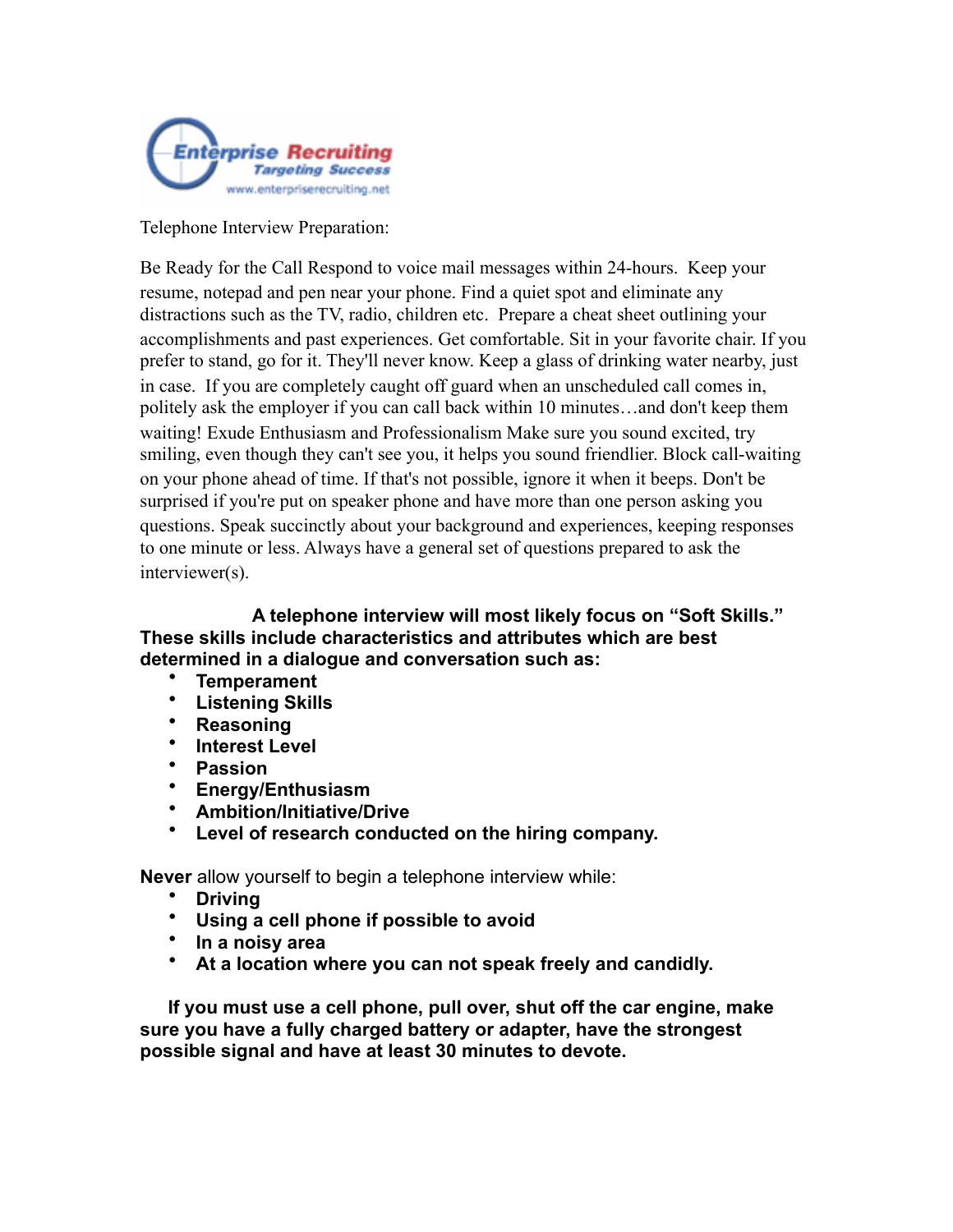Any of the above can and will jeopardize your telephone interview results. Each week I personally see candidates being "Knocked-out" for reasons such as the above, even though we warn them preemptively.

## **Things to remember: Have your resume out.**

- 1. Don't read too much into the way an interviewer responds to your answers, some people. Especially HR professionals have great poker faces. Always act as if things are going excellent.
- 2. Always **project a positive image**. Don't talk negatively about past employers or position responsibilities. You can justify your decision without, bashing, anyone.
- 3. Smile when responding, even if you have to force yourself or think it's silly, do, it affects the tone and quality of your voice over the phone.
- 4. Pull out the job description to help to refresh your memory about your past accomplishments before you get asked the questions. You won't have to appear to be digging for answers.
- 5. The money question: If you get asked about your current compensation, answer honestly and accurately, don't hedge. Make sure to include all the things that make up your compensation; base, bonus, vacation, 401k, stock options. **When they ask what you're looking for in an offer**. Tell them you don't have a hard number in mind but that you certainly would expect to improve on your current compensation and leave it at that. If you lock yourself into a number that is the number they will use for any offer or consideration when weighting candidates.
- 6. Lastly and this as soon as you hang up the phone please call or email me and give me your feedback THANKS.

## **I suggest asking these questions to the interviewer:**

- 1. "What do you consider the most important attribute in the person you hire?"
- 2. "Will it be possible to meet the people I'll be working with?"
- 3. "Is this position new or is it a replacement?"
- 4. "When would you like to meet in your office?"

## **You should also be prepared to answer questions like these:**

1. "Which of your last jobs did you enjoy most? Why?"